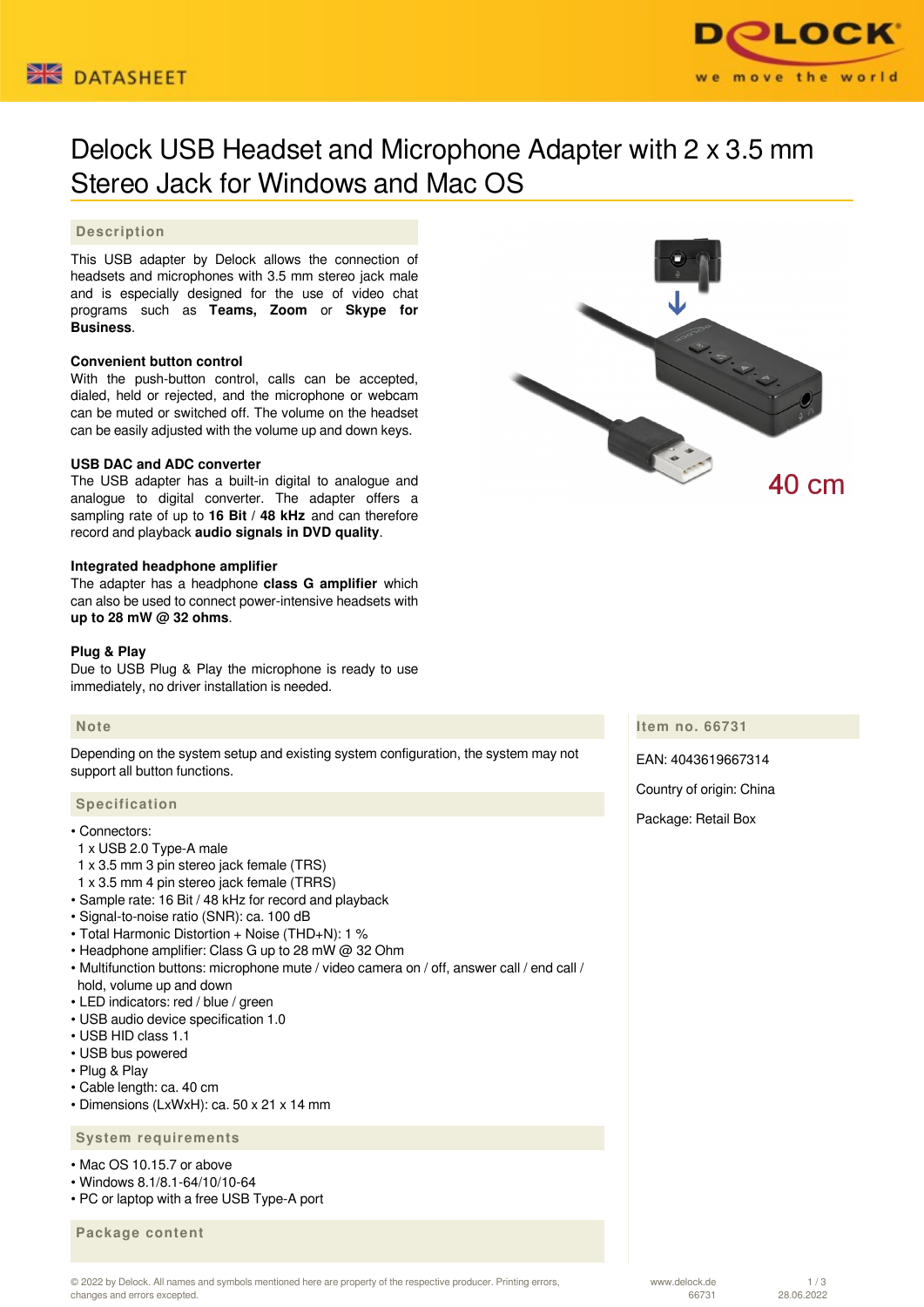

- USB adapter
- User manual

# **Images**